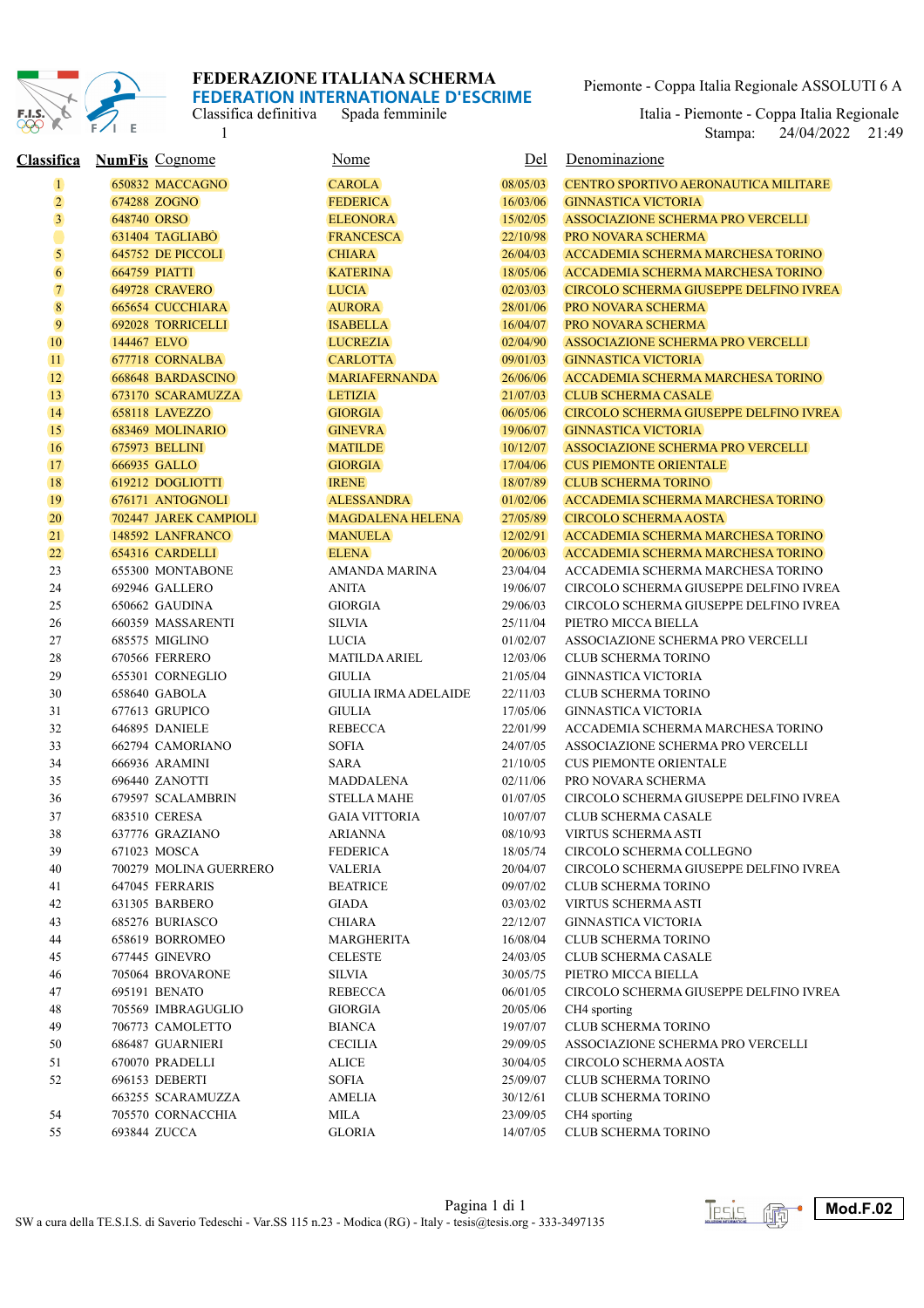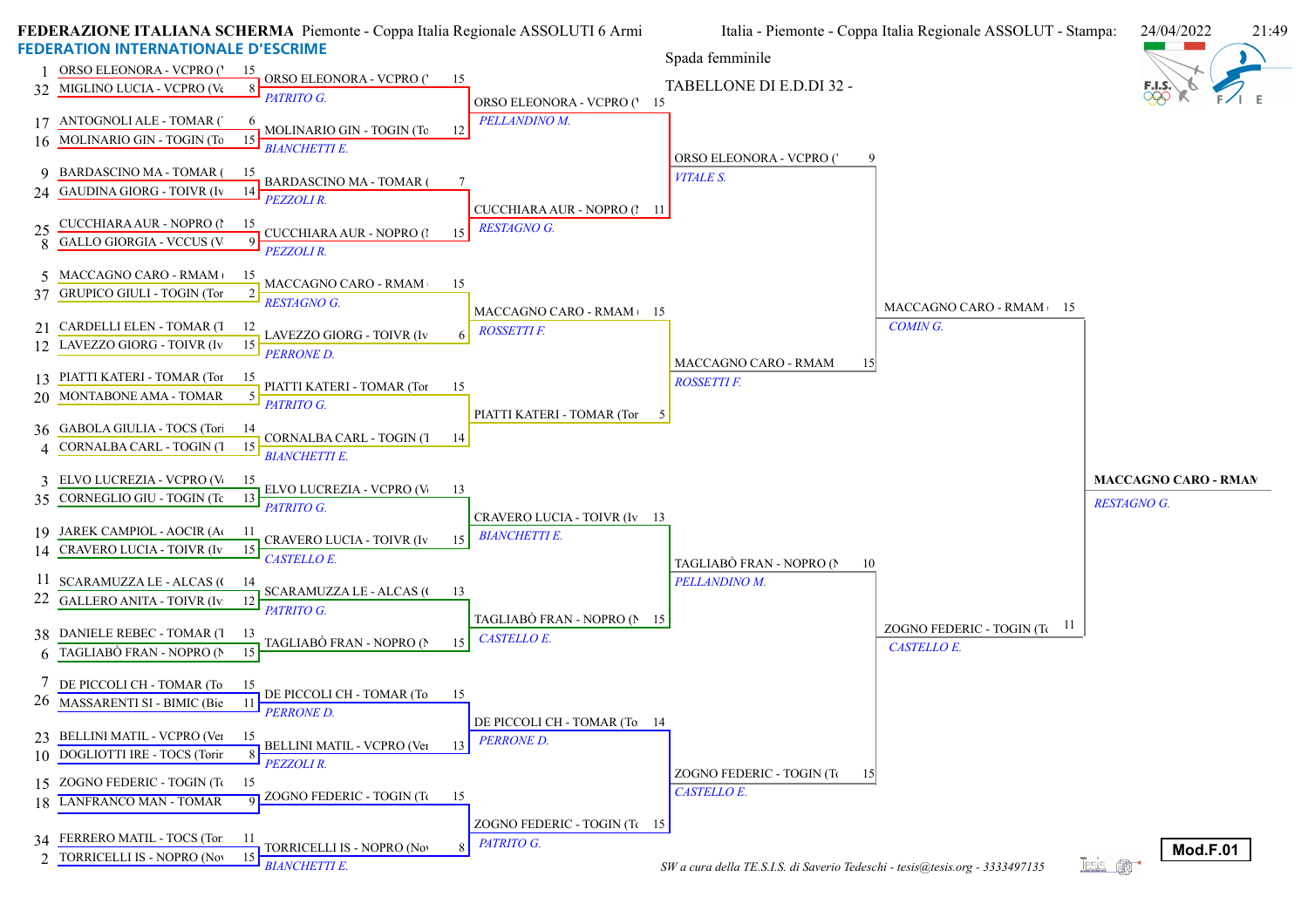#### **Formula di Gara con 22 Qualificati**

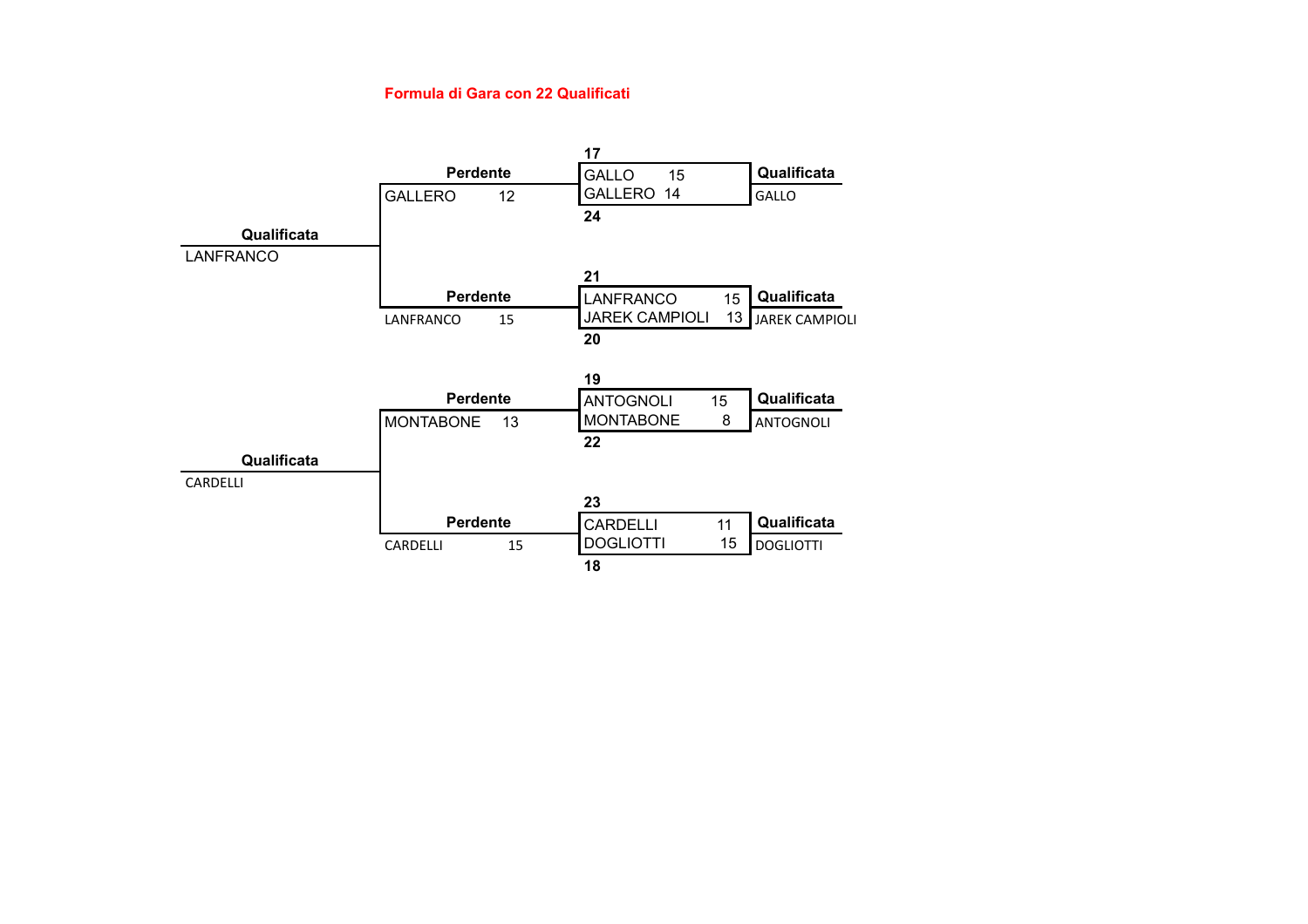|              |                  | FEDERAZIONE ITALIANA SCHERMA                                                                          |                                                        | Piemonte - Coppa Italia Regionale ASSOI                               |                     |
|--------------|------------------|-------------------------------------------------------------------------------------------------------|--------------------------------------------------------|-----------------------------------------------------------------------|---------------------|
|              |                  | <b>FEDERATION INTERNATIONALE D'ESCRIME</b><br>Spada femminile<br>TABELLONE DI ELIMINAZIONE DIRETTA DI |                                                        | Italia - Piemonte - Coppa Italia Re<br>Stampa:<br>64                  | 24/04/2022<br>21:50 |
| F            | 1                | 1 ORSO ELEONORA-VCPRO (Vercelli)<br>$64 -$                                                            | 0<br>$\overline{0}$<br>$\mathbf{P}$                    | ORSO ELEONORA-VCPRO (Vercelli)                                        |                     |
| F            | $\boldsymbol{2}$ | 33 GRAZIANO ARIANNA-ATVIR (Asti)<br>32 MIGLINO LUCIA-VCPRO (Vercelli)                                 | 14<br>15<br>$P$ .                                      | MIGLINO LUCIA-VCPRO (Vercelli)                                        |                     |
| $\mathbf F$  | 3                | 17 ANTOGNOLI ALESSANDRA-TOMAR (Tori:<br>$48 -$                                                        | $\boldsymbol{0}$<br>$\overline{0}$<br>$\mathbf{P}$     | ANTOGNOLI ALESSANDRA-TOMAR (Torino)                                   |                     |
| F            | 4                | $49 -$<br>16 MOLINARIO GINEVRA-TOGIN (Torino)                                                         | $\overline{0}$                                         | MOLINARIO GINEVRA-TOGIN (Torino)                                      |                     |
| F            | 5                | 9 BARDASCINO MARIAFERNANDA-TOMAl<br>$56 -$                                                            | $\boldsymbol{0}$<br>$\overline{0}$<br>$\overline{P}$ . | BARDASCINO MARIAFERNANDA-TOMAR (Torino)                               |                     |
| F            | 6                | 41 FERRARIS BEATRICE-TOCS (Torino)<br>24 GAUDINA GIORGIA-TOIVR (Ivrea)                                | 10<br>15<br>P.                                         | GAUDINA GIORGIA-TOIVR (Ivrea)                                         |                     |
| $\mathbf F$  | 7                | 25 CUCCHIARA AURORA-NOPRO (Novara)<br>40 MOLINA GUERRERO VALERIA-TOIVR (Iv.                           | 15<br>$\mathbf{1}$<br>P.                               | CUCCHIARA AURORA-NOPRO (Novara)<br>COMITINI COSTANZA (CTACI)          |                     |
| F            | 8                | $57 -$<br>8 GALLO GIORGIA-VCCUS (Vercelli)                                                            | $\overline{0}$<br>$\mathbf{P}$                         | GALLO GIORGIA-VCCUS (Vercelli)                                        |                     |
| F            | $\boldsymbol{9}$ | 5 MACCAGNO CAROLA-RMAM (Roma)<br>$60 -$                                                               | $\overline{0}$<br>P                                    | MACCAGNO CAROLA-RMAM (Roma)                                           |                     |
| F            | 10               | 37 GRUPICO GIULIA-TOGIN (Torino)<br>28 ARAMINI SARA-VCCUS (Vercelli)                                  | 15<br>9<br>P.                                          | GRUPICO GIULIA-TOGIN (Torino)<br>COMITINI COSTANZA (CTACI)            |                     |
| F            | 11               | 21 CARDELLI ELENA-TOMAR (Torino)<br>44 BORROMEO MARGHERITA-TOCS (Torino)                              | 15<br>10<br>P.                                         | CARDELLI ELENA-TOMAR (Torino)<br>PEZZOLI RICCARDO (TOAUG)             |                     |
| $\mathbf{F}$ | 12               | $53 -$<br>12 LAVEZZO GIORGIA-TOIVR (Ivrea)                                                            | $\boldsymbol{0}$<br>$P$ .                              | LAVEZZO GIORGIA-TOIVR (Ivrea)                                         |                     |
| $\mathbf F$  | 13               | 13 PIATTI KATERINA-TOMAR (Torino)<br>$52 -$                                                           | 0<br>$\boldsymbol{0}$<br>$\mathbf{P}$                  | PIATTI KATERINA-TOMAR (Torino)                                        |                     |
| F            | 14               | $45 -$<br>20 MONTABONE AMANDA MARINA-TOMAR                                                            | $\theta$<br>$\overline{0}$<br><b>P.</b>                | MONTABONE AMANDA MARINA-TOMAR (Torino)                                |                     |
| F            | 15               | 29 ZANOTTI MADDALENA-NOPRO (Novara)<br>36 GABOLA GIULIA IRMA ADELAIDE-TOCS                            | 14<br>15<br>P.                                         | GABOLA GIULIA IRMA ADELAIDE-TOCS (Torino)<br>PEZZOLI RICCARDO (TOAUG) |                     |
| F            | 16               | $61 -$<br>4 CORNALBA CARLOTTA-TOGIN (Torino)                                                          | $\boldsymbol{0}$<br>$\overline{0}$<br>P.               | CORNALBA CARLOTTA-TOGIN (Torino)                                      |                     |



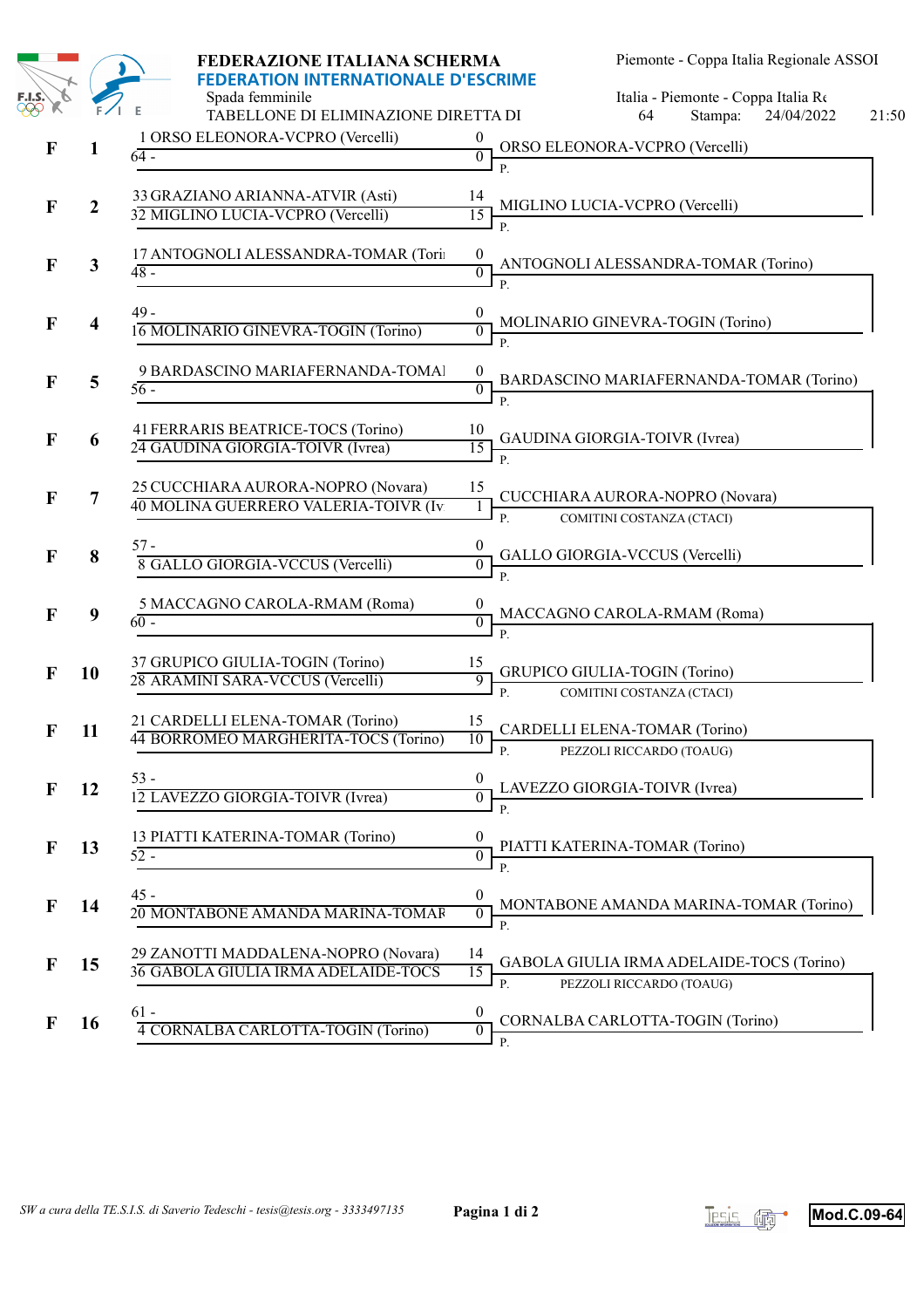|              |    | FEDERAZIONE ITALIANA SCHERMA                                                                          |                                            | Piemonte - Coppa Italia Regionale ASSOI                          |                     |
|--------------|----|-------------------------------------------------------------------------------------------------------|--------------------------------------------|------------------------------------------------------------------|---------------------|
|              |    | <b>FEDERATION INTERNATIONALE D'ESCRIME</b><br>Spada femminile<br>TABELLONE DI ELIMINAZIONE DIRETTA DI |                                            | Italia - Piemonte - Coppa Italia Re<br>Stampa:<br>64             | 24/04/2022<br>21:50 |
| $\mathbf{F}$ | 17 | 3 ELVO LUCREZIA-VCPRO (Vercelli)<br>$62 -$                                                            | $\overline{0}$                             | ELVO LUCREZIA-VCPRO (Vercelli)                                   |                     |
| $\mathbf F$  | 18 | 35 CORNEGLIO GIULIA-TOGIN (Torino)<br>30 SCALAMBRIN STELLA MAHE-TOIVR (Ivre                           | 15<br>13<br>$P$ .                          | CORNEGLIO GIULIA-TOGIN (Torino)<br>PELLANDINO MATTEO (TOLMF)     |                     |
| F            | 19 | 19 JAREK CAMPIOLI MAGDALENA HELENA<br>$46 -$                                                          | $\boldsymbol{0}$<br>$\overline{0}$         | JAREK CAMPIOLI MAGDALENA HELENA-AOCIR $(\Lambda)$                |                     |
| $\mathbf F$  | 20 | $51-$<br>14 CRAVERO LUCIA-TOIVR (Ivrea)                                                               | $\frac{0}{0}$ CRAVERO LUCIA-TOIVR (Ivrea)  |                                                                  |                     |
| F            | 21 | 11 SCARAMUZZA LETIZIA-ALCAS (Casale M<br>$54-$                                                        | $\boldsymbol{0}$<br>$\overline{0}$         | SCARAMUZZA LETIZIA-ALCAS (Casale Monferrato)<br>P.               |                     |
| F            | 22 | 43 BURIASCO CHIARA-TOGIN (Torino)<br>22 GALLERO ANITA-TOIVR (Ivrea)                                   | 10<br>15<br>$P_{1}$                        | GALLERO ANITA-TOIVR (Ivrea)<br>PELLANDINO MATTEO (TOLMF)         |                     |
| $\mathbf F$  | 23 | 27 CAMORIANO SOFIA-VCPRO (Vercelli)<br>38 DANIELE REBECCA-TOMAR (Torino)                              | 15<br>$\overline{P}$                       | DANIELE REBECCA-TOMAR (Torino)                                   |                     |
| F            | 24 | 59 -<br>6 TAGLIABO FRANCESCA-NOPRO (Novara)                                                           | $\overline{0}$                             | TAGLIABÒ FRANCESCA-NOPRO (Novara)                                |                     |
| $\mathbf F$  | 25 | 7 DE PICCOLI CHIARA-TOMAR (Torino)<br>$58 -$                                                          | $\overline{0}$                             | DE PICCOLI CHIARA-TOMAR (Torino)                                 |                     |
| $\mathbf F$  | 26 | 39 MOSCA FEDERICA-TOCOL (Collegno)<br>26 MASSARENTI SILVIA-BIMIC (Biella)                             | $\overline{15}$                            | MASSARENTI SILVIA-BIMIC (Biella)                                 |                     |
| F            | 27 | 23 BELLINI MATILDE-VCPRO (Vercelli)<br>42 BARBERO GIADA-ATVIR (Asti)                                  | 15<br>5<br>P.                              | BELLINI MATILDE-VCPRO (Vercelli)<br>PELLANDINO MATTEO (TOLMF)    |                     |
| F            | 28 | $55 -$<br>10 DOGLIOTTI IRENE-TOCS (Torino)                                                            | 0<br>$\boldsymbol{0}$<br>$\overline{P}$    | DOGLIOTTI IRENE-TOCS (Torino)                                    |                     |
| $\mathbf F$  | 29 | 15 ZOGNO FEDERICA-TOGIN (Torino)<br>$50 -$                                                            | 0<br>$\theta$<br>$\mathbf{P}$              | ZOGNO FEDERICA-TOGIN (Torino)                                    |                     |
| $\mathbf F$  | 30 | $47 -$<br>18 LANFRANCO MANUELA-TOMAR (Torino)                                                         | $\theta$<br>$\overline{0}$<br>$\mathbf{P}$ | LANFRANCO MANUELA-TOMAR (Torino)                                 |                     |
| F            | 31 | 31 CERESA GAIA VITTORIA-ALCAS (Casale N<br>34 FERRERO MATILDA ARIEL-TOCS (Torino)                     | 11<br>15<br>P.                             | FERRERO MATILDA ARIEL-TOCS (Torino)<br>COMITINI COSTANZA (CTACI) |                     |
| F            | 32 | $63 -$<br>2 TORRICELLI ISABELLA-NOPRO (Novara)                                                        | $\boldsymbol{0}$<br>$\overline{0}$<br>P.   | TORRICELLI ISABELLA-NOPRO (Novara)                               |                     |



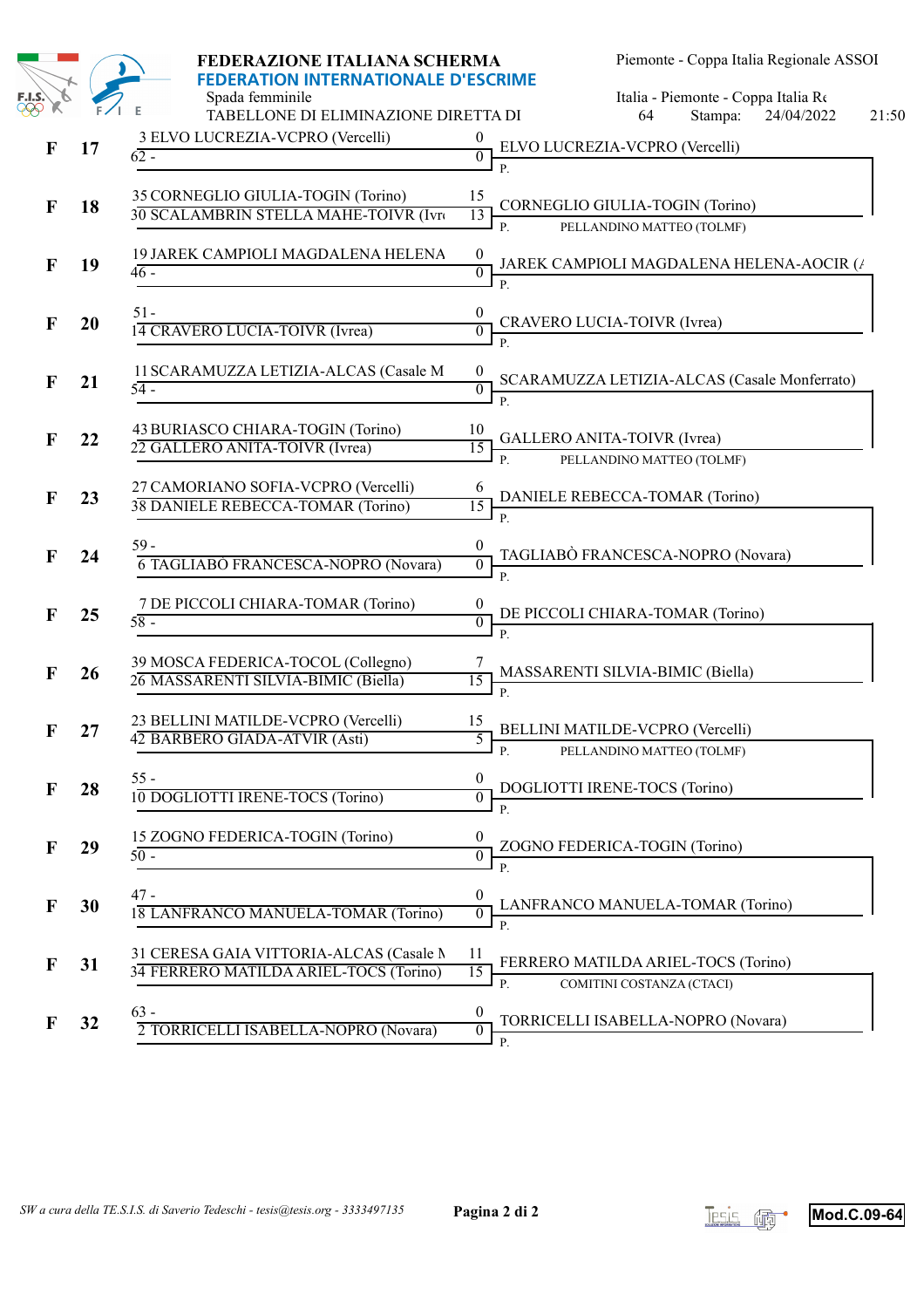

Classifica provvisoria ai gironi

Piemonte - Coppa Italia Regionale ASSOLUTI

Stampa: 24/04/2022 21:50 Spada femminile Italia - Piemonte - Coppa Italia Regiona<br>Stampa: 24/04/2022 21:50

| <b>Classifica</b>       |             | <b>N.Fis</b> Cognome   | Nome                             | Sigla Soc.   | Girone         |                | $\underline{V/A}$ |                  |    |    | Diff. Stocc. Ricev Passano:<br>44 |
|-------------------------|-------------|------------------------|----------------------------------|--------------|----------------|----------------|-------------------|------------------|----|----|-----------------------------------|
| 1                       | 648740 ORSO |                        | <b>ELEONORA</b>                  | <b>VCPRO</b> | $\mathbf{1}$   | $\overline{4}$ | 1,00              | 18               | 30 | 12 | Oualificata                       |
| $\overline{\mathbf{c}}$ |             | 692028 TORRICELLI      | <b>ISABELLA</b>                  | <b>NOPRO</b> | $\sqrt{2}$     | 3              | 1,00              | 17               | 30 | 13 | Qualificata                       |
| 3                       | 144467 ELVO |                        | <b>LUCREZIA</b>                  | <b>VCPRO</b> | $\sqrt{3}$     | $\mathfrak{2}$ | 1,00              | 13               | 30 | 17 | Qualificata                       |
| 4                       |             | 677718 CORNALBA        | <b>CARLOTTA</b>                  | <b>TOGIN</b> | $\overline{4}$ | $\tau$         | 1,00              | 10               | 30 | 20 | Qualificata                       |
| 5                       |             | 650832 MACCAGNO        | <b>CAROLA</b>                    | RMAM         | 5              | 7              | 0,83              | 19               | 28 | 9  | Qualificata                       |
| 6                       |             | 631404 TAGLIABÒ        | <b>FRANCESCA</b>                 | <b>NOPRO</b> | 6              | 1              | 0,83              | 15               | 29 | 14 | Qualificata                       |
| 7                       |             | 645752 DE PICCOLI      | <b>CHIARA</b>                    | <b>TOMAR</b> | $\tau$         | 1              | 0,83              | 13               | 28 | 15 | Qualificata                       |
| 8                       |             | 666935 GALLO           | <b>GIORGIA</b>                   | <b>VCCUS</b> | $\,$ 8 $\,$    | 6              | 0,83              | 13               | 25 | 12 | Qualificata                       |
| 9                       |             | 668648 BARDASCINO      | MARIAFERNANDA                    | <b>TOMAR</b> | 9              | 8              | 0,83              | 12               | 26 | 14 | Qualificata                       |
| 10                      |             | 619212 DOGLIOTTI       | <b>IRENE</b>                     | <b>TOCS</b>  | $10\,$         | 4              | 0,83              | 11               | 24 | 13 | Oualificata                       |
| 11                      |             | 673170 SCARAMUZZA      | <b>LETIZIA</b>                   | <b>ALCAS</b> | 11             | 8              | 0,83              | 9                | 28 | 19 | Qualificata                       |
| 12                      |             | 658118 LAVEZZO         | <b>GIORGIA</b>                   | <b>TOIVR</b> | 12             | 1              | 0,83              | 7                | 26 | 19 | Qualificata                       |
| 13                      |             | 664759 PIATTI          | <b>KATERINA</b>                  | <b>TOMAR</b> | 13             | 5              | 0,80              | 8                | 23 | 15 | Qualificata                       |
| 14                      |             | 649728 CRAVERO         | <b>LUCIA</b>                     | <b>TOIVR</b> | 14             | 5              | 0,80              | 7                | 24 | 17 | Qualificata                       |
| 15                      |             | 674288 ZOGNO           | <b>FEDERICA</b>                  | <b>TOGIN</b> | 15             | 3              | 0,67              | 14               | 27 | 13 | Qualificata                       |
| 16                      |             | 683469 MOLINARIO       | <b>GINEVRA</b>                   | <b>TOGIN</b> | 16             | 6              | 0,67              | 8                | 26 | 18 | Qualificata                       |
| 17                      |             | 676171 ANTOGNOLI       | <b>ALESSANDRA</b>                | <b>TOMAR</b> | 17             | 3              | 0,67              | 6                | 26 | 20 | Qualificata                       |
| 18                      |             | 148592 LANFRANCO       | MANUELA                          | <b>TOMAR</b> | 18             | $\overline{4}$ | 0,67              | 5                | 24 | 19 | Qualificata                       |
|                         |             | 702447 JAREK CAMPIOLI  | MAGDALENA HELENA                 | <b>AOCIR</b> | 18             | $\mathfrak{2}$ | 0,67              | 5                | 24 | 19 | Qualificata                       |
| 20                      |             | 655300 MONTABONE       | AMANDA MARINA                    | <b>TOMAR</b> | 20             | $\mathfrak{2}$ | 0,67              | 4                | 25 | 21 | Qualificata                       |
| 21                      |             | 654316 CARDELLI        | <b>ELENA</b>                     | <b>TOMAR</b> | 21             | 6              | 0,67              | 4                | 24 | 20 | Qualificata                       |
| 22                      |             | 692946 GALLERO         | <b>ANITA</b>                     | <b>TOIVR</b> | 22             | 3              | 0,67              | 3                | 22 | 19 | Qualificata                       |
| 23                      |             | 675973 BELLINI         | <b>MATILDE</b>                   | <b>VCPRO</b> | 23             | 5              | 0,60              | $\mathbf{1}$     | 20 | 19 | Qualificata                       |
| 24                      |             | 650662 GAUDINA         | <b>GIORGIA</b>                   | <b>TOIVR</b> | 24             | $\overline{2}$ | 0,50              | 7                | 25 | 18 | Qualificata                       |
| 25                      |             | 665654 CUCCHIARA       | <b>AURORA</b>                    | <b>NOPRO</b> | 25             | $\overline{4}$ | 0,50              | 6                | 24 | 18 | Qualificata                       |
| 26                      |             | 660359 MASSARENTI      | <b>SILVIA</b>                    | <b>BIMIC</b> | 26             | 8              | 0,50              | 4                | 26 | 22 | Qualificata                       |
| 27                      |             | 662794 CAMORIANO       | <b>SOFIA</b>                     | <b>VCPRO</b> | 27             | 8              | 0,50              | 3                | 26 | 23 | Qualificata                       |
| 28                      |             | 666936 ARAMINI         | <b>SARA</b>                      | <b>VCCUS</b> | 28             | 7              | 0,50              | 3                | 22 | 19 | Qualificata                       |
| 29                      |             | 696440 ZANOTTI         | <b>MADDALENA</b>                 | <b>NOPRO</b> | 29             | $\mathfrak{2}$ | 0,50              | $\mathbf{1}$     | 23 | 22 | Qualificata                       |
| 30                      |             | 679597 SCALAMBRIN      | <b>STELLA MAHE</b>               | <b>TOIVR</b> | 30             | 6              | 0,50              | $-1$             | 24 | 25 | Qualificata                       |
| 31                      |             | 683510 CERESA          | <b>GAIA VITTORIA</b>             | ALCAS        | 31             | 6              | 0,50              | $-2$             | 22 | 24 | Qualificata                       |
|                         |             | 685575 MIGLINO         | <b>LUCIA</b>                     | <b>VCPRO</b> | 31             | 7              | 0,50              | $-2$             | 22 | 24 | Qualificata                       |
| 33                      |             | 637776 GRAZIANO        | ARIANNA                          | <b>ATVIR</b> | 33             | 8              | 0,50              | $\mbox{-}8$      | 18 | 26 | Qualificata                       |
| 34                      |             | 670566 FERRERO         | <b>MATILDA ARIEL</b>             | <b>TOCS</b>  | 34             | 5              | 0,40              | $\boldsymbol{0}$ | 19 | 19 | Qualificata                       |
| 35                      |             | 655301 CORNEGLIO       | <b>GIULIA</b>                    | <b>TOGIN</b> | 35             | 5              | 0,40              | $\bf{0}$         | 17 | 17 | Qualificata                       |
| 36                      |             | 658640 GABOLA          | <b>GIULIA IRMA ADELAIDE TOCS</b> |              | 36             | 1              | 0,33              | 2                | 23 | 21 | Qualificata                       |
| 37                      |             | 677613 GRUPICO         | <b>GIULIA</b>                    | <b>TOGIN</b> | 37             | $\overline{4}$ | 0,33              | $-2$             | 21 | 23 | Qualificata                       |
| 38                      |             | 646895 DANIELE         | <b>REBECCA</b>                   | TOMAR        | 38             | 7              | 0,33              | $-3$             | 19 | 22 | Qualificata                       |
| 39                      |             | 671023 MOSCA           | <b>FEDERICA</b>                  | <b>TOCOL</b> | 39             |                | $8\quad 0,33$     | $-6$             | 21 | 27 | Qualificata                       |
| 40                      |             | 700279 MOLINA GUERRERO | VALERIA                          | <b>TOIVR</b> | 40             | 7              | 0,33              | -7               | 18 | 25 | Qualificata                       |
| 41                      |             | 647045 FERRARIS        | <b>BEATRICE</b>                  | <b>TOCS</b>  | 41             | 6              | 0,33              | $-8$             | 14 | 22 | Qualificata                       |
| 42                      |             | 631305 BARBERO         | <b>GIADA</b>                     | <b>ATVIR</b> | 42             | 3              | 0,33              | -9               | 16 | 25 | Qualificata                       |
| 43                      |             | 685276 BURIASCO        | <b>CHIARA</b>                    | <b>TOGIN</b> | 43             |                | 0,33              | -9               | 14 | 23 | Qualificata                       |
| 44                      |             | 658619 BORROMEO        | <b>MARGHERITA</b>                | <b>TOCS</b>  | 44             | 2              | 0,17              | -7               | 18 | 25 | Qualificata                       |
| 45                      |             | 677445 GINEVRO         | <b>CELESTE</b>                   | <b>ALCAS</b> | 45             | 3              | 0,17              | -11              | 18 | 29 | Eliminata                         |
| 46                      |             | 705064 BROVARONE       | <b>SILVIA</b>                    | <b>BIMIC</b> | 46             | 1              | 0,17              | $-13$            | 16 | 29 | Eliminata                         |
| 47                      |             | 695191 BENATO          | <b>REBECCA</b>                   | <b>TOIVR</b> | 47             | 4              | 0,17              | $-13$            | 14 | 27 | Eliminata                         |
| 48                      |             | 705569 IMBRAGUGLIO     | <b>GIORGIA</b>                   | TOCH4        | 48             | 1              | 0,17              | $-15$            | 14 | 29 | Eliminata                         |
| 49                      |             | 706773 CAMOLETTO       | <b>BIANCA</b>                    | <b>TOCS</b>  | 49             | 8              | 0,00              | $-14$            | 15 | 29 | Eliminata                         |
| 50                      |             | 686487 GUARNIERI       | <b>CECILIA</b>                   | <b>VCPRO</b> | 50             | 6              | 0,00              | $-14$            | 12 | 26 | Eliminata                         |
| 51                      |             | 670070 PRADELLI        | <b>ALICE</b>                     | <b>AOCIR</b> | 51             | 5              | 0,00              | $-16$            | 9  | 25 | Eliminata                         |
| 52                      |             | 663255 SCARAMUZZA      | AMELIA                           | <b>TOCS</b>  | 52             | 3              | 0,00              | $-20$            | 10 | 30 | Eliminata                         |
|                         |             | 696153 DEBERTI         | <b>SOFIA</b>                     | <b>TOCS</b>  | 52             | 7              | 0,00              | $-20$            | 10 | 30 | Eliminata                         |
| 54                      |             | 705570 CORNACCHIA      | MILA                             | TOCH4        | 54             | 2              | 0,00              | $-23$            | 7  | 30 | Eliminata                         |
|                         |             | 693844 ZUCCA           | <b>GLORIA</b>                    | <b>TOCS</b>  | 55             |                | 40,00             |                  |    | 30 | Eliminata                         |
| 55                      |             |                        |                                  |              |                |                |                   | $-25$            | 5  |    |                                   |

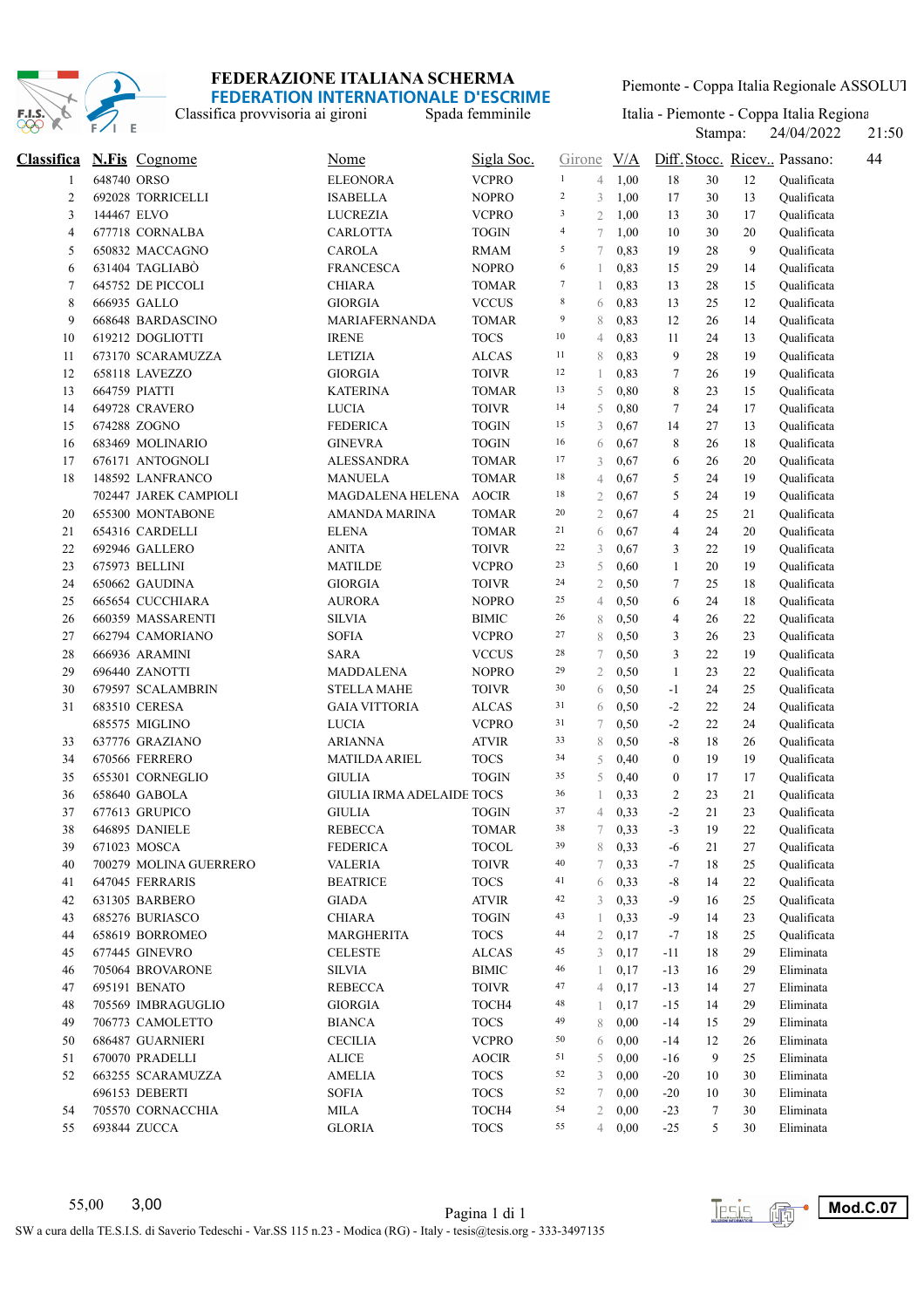| F.I.S. |  |
|--------|--|

Piemonte - Coppa Italia Regionale ASSOI

| $\frac{1}{2}$<br>O. | $F/I$ E                 | Spada femminile           |                |                           | Italia - Piemonte - Stampa: |                         |                           |                |                                    |                           |       | 24/04/2022   |              | 21:50 |
|---------------------|-------------------------|---------------------------|----------------|---------------------------|-----------------------------|-------------------------|---------------------------|----------------|------------------------------------|---------------------------|-------|--------------|--------------|-------|
| <b>Num.FIS</b>      | Cognome                 | <b>Nome</b>               | <b>Società</b> |                           |                             |                         |                           |                | Sf.1 Sf.2 Sf.3 Sf.4 Sf.5 Sf.6 Sf.7 |                           | Punt. |              | Diff. Stocc. |       |
| Girone N.           | $\boldsymbol{l}$        |                           |                |                           |                             |                         |                           |                |                                    |                           |       |              |              |       |
|                     | 1 658640 GABOLA         | <b>GIULIA IRMAAl TOCS</b> |                |                           | $\overline{4}$              | $\overline{3}$          | $\mathbf V$               | 3              | $\mathbf{V}$                       | $\overline{3}$            | 0,330 | 2            | 23           |       |
|                     | 2 705569 IMBRAGUGLIO    | <b>GIORGIA</b>            | TOCH4          | $\mathbf V$               |                             | 1                       | $\overline{c}$            |                | 4                                  | 1                         | 0,170 | $-15$        | 14           |       |
|                     | 3 631404 TAGLIABO       | <b>FRANCESCA</b>          | <b>NOPRO</b>   | V                         | V                           |                         | V                         | 4              | V                                  | $\rm V$                   | 0,830 | 15           | 29           |       |
|                     | 4 685276 BURIASCO       | <b>CHIARA</b>             | <b>TOGIN</b>   | $\overline{0}$            | $\ensuremath{\mathbf{V}}$   | 1                       |                           | 1              | V                                  | $\overline{2}$            | 0,330 | $-9$         | 14           |       |
|                     | 5 645752 DE PICCOLI     | <b>CHIARA</b>             | <b>TOMAR</b>   | v4                        | V                           | $\mathbf{V}$            | $\mathbf{V}$              |                | V                                  | 4                         | 0,830 | 13           | 28           |       |
|                     | 6 705064 BROVARONE      | <b>SILVIA</b>             | <b>BIMIC</b>   | 2                         | V                           | 3                       | 1                         | 1              |                                    | $\overline{4}$            | 0,170 | $-13$        | 16           |       |
|                     | 7 658118 LAVEZZO        | <b>GIORGIA</b>            | <b>TOIVR</b>   | V                         | V                           | 1                       | $\mathbf{V}$              | $\rm V$        | $\mathbf{V}$                       |                           | 0,830 | 7            | 26           |       |
| $Girone N$ .        | $\overline{2}$          |                           |                |                           |                             |                         |                           |                |                                    |                           |       |              |              |       |
|                     | 1 705570 CORNACCHIA     | <b>MILA</b>               | TOCH4          |                           | $\mathbf{1}$                | $\overline{4}$          | $\mathbf{0}$              | $\overline{c}$ | $\boldsymbol{0}$                   | $\mathbf{0}$              | 0,000 | $-23$        | 7            |       |
|                     | 2 650662 GAUDINA        | <b>GIORGIA</b>            | <b>TOIVR</b>   | V                         |                             | $\overline{c}$          | V                         | 4              | 4                                  | V                         | 0,500 | 7            | 25           |       |
|                     | 3 655300 MONTABONE      | AMANDA MARI TOMAR         |                | V                         | $\mathbf{V}$                |                         | $\mathbf{V}$              | V              | 2                                  | 3                         | 0,670 | 4            | 25           |       |
|                     | 4 658619 BORROMEO       | <b>MARGHERITA</b>         | <b>TOCS</b>    | V                         |                             | $\mathfrak{Z}$          |                           | $\mathbf{1}$   | $\overline{4}$                     | 4                         | 0,170 | $-7$         | 18           |       |
|                     | 5 696440 ZANOTTI        | <b>MADDALENA</b>          | <b>NOPRO</b>   | V                         | V                           | $\overline{c}$          | V                         |                | 4                                  | $\overline{2}$            | 0,500 | $\mathbf{1}$ | 23           |       |
| 6 144467 ELVO       |                         | <b>LUCREZIA</b>           | <b>VCPRO</b>   | V                         | V                           | $\mathbf{V}$            | V                         | V              |                                    | V                         | 1,000 | 13           | 30           |       |
|                     | 7 702447 JAREK CAMPIOLI | MAGDALENAH AOCIR          |                | V                         |                             | $\mathbf{V}$            | $\mathbf{V}$              | $\mathbf{V}$   | 3                                  |                           | 0,670 | 5            | 24           |       |
| $Girone N$ .        | $\mathbf{3}$            |                           |                |                           |                             |                         |                           |                |                                    |                           |       |              |              |       |
|                     | 1 677445 GINEVRO        | <b>CELESTE</b>            | <b>ALCAS</b>   |                           | $\mathbf{1}$                | $\overline{4}$          | 4                         | V              | 3                                  | 1                         | 0,170 | $-11$        | 18           |       |
|                     | 2 676171 ANTOGNOLI      | <b>ALESSANDRA</b>         | <b>TOMAR</b>   | V                         |                             | $\mathbf{V}$            | 3                         | $\mathbf V$    | 3                                  | $\ensuremath{\mathbf{V}}$ | 0,670 | 6            | 26           |       |
|                     | 3 631305 BARBERO        | <b>GIADA</b>              | <b>ATVIR</b>   | V                         | $\overline{2}$              |                         | $\overline{c}$            | V              |                                    | 1                         | 0,330 | $-9$         | 16           |       |
|                     | 4 692946 GALLERO        | <b>ANITA</b>              | <b>TOIVR</b>   | V                         | V                           | V                       |                           | V              |                                    | 1                         | 0,670 | 3            | 22           |       |
|                     | 5 663255 SCARAMUZZA     | <b>AMELIA</b>             | <b>TOCS</b>    | 4                         | $\overline{3}$              | 1                       | $\overline{0}$            |                | $\overline{2}$                     | $\boldsymbol{0}$          | 0,000 | $-20$        | 10           |       |
|                     | 6 692028 TORRICELLI     | <b>ISABELLA</b>           | <b>NOPRO</b>   | $\mathbf V$               | V                           | $\mathbf V$             | $\ensuremath{\mathbf{V}}$ | $\mathbf V$    |                                    | $\mathbf V$               | 1,000 | 17           | 30           |       |
| 7 674288 ZOGNO      |                         | <b>FEDERICA</b>           | <b>TOGIN</b>   | V                         | $\overline{4}$              | V                       | V                         | V              | 3                                  |                           | 0,670 | 14           | 27           |       |
| $Girone N$ .        | $\boldsymbol{4}$        |                           |                |                           |                             |                         |                           |                |                                    |                           |       |              |              |       |
|                     | 1 619212 DOGLIOTTI      | <b>IRENE</b>              | <b>TOCS</b>    |                           | $\mathbf{1}$                | $\ensuremath{\text{V}}$ | $\ensuremath{\mathbf{V}}$ | $\mathbf V$    | $\ensuremath{\mathbf{V}}$          | v3                        | 0,830 | 11           | 24           |       |
| 2 648740 ORSO       |                         | <b>ELEONORA</b>           | <b>VCPRO</b>   | $\ensuremath{\mathbf{V}}$ |                             | $\mathbf V$             | $\mathbf V$               | $\mathbf V$    | V                                  | V                         | 1,000 | 18           | 30           |       |
|                     | 3 665654 CUCCHIARA      | <b>AURORA</b>             | <b>NOPRO</b>   | $\overline{4}$            | $\overline{3}$              |                         | V                         | V              | V                                  | $\overline{2}$            | 0,500 | 6            | 24           |       |
| 4 693844 ZUCCA      |                         | <b>GLORIA</b>             | <b>TOCS</b>    | $\overline{0}$            | 1                           | $\mathbf{0}$            |                           | $\mathbf{1}$   | 2                                  | -1                        | 0,000 | $-25$        | 5            |       |
|                     | 5 677613 GRUPICO        | <b>GIULIA</b>             | <b>TOGIN</b>   | $\sqrt{2}$                | $\mathfrak{Z}$              | $\sqrt{2}$              | $\ensuremath{\text{V}}$   |                | $\mathbf{V}$                       | 4                         | 0,330 | $-2$         | 21           |       |
|                     | 6 695191 BENATO         | <b>REBECCA</b>            | <b>TOIVR</b>   | $\boldsymbol{0}$          | $\overline{2}$              | 1                       | $\ensuremath{\mathbf{V}}$ | 2              |                                    | $\overline{4}$            | 0,170 | $-13$        | 14           |       |
|                     | 7 148592 LANFRANCO      | <b>MANUELA</b>            | TOMAR          | 2                         | $\overline{2}$              | $\mathbf V$             | $\mathbf V$               | $\mathbf V$    | $\ensuremath{\mathbf{V}}$          |                           | 0,670 | 5            | 24           |       |

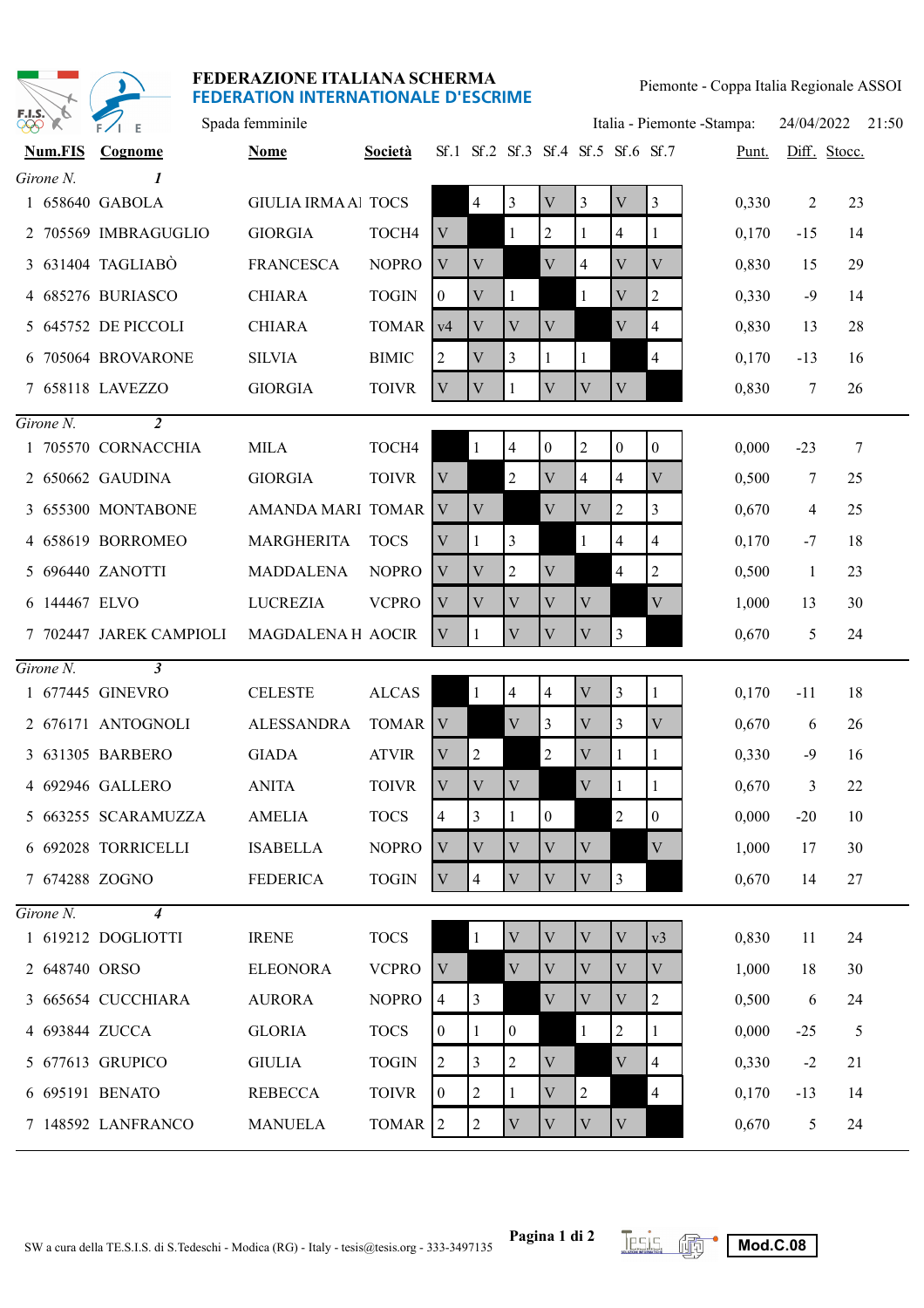

| <b>PPP</b> | $\frac{1}{2}$<br>O,              | $F/I$ E                          | Spada femminile            |                    |                           |                |                  |                               |                  |                | Italia - Piemonte - Stampa: |       | 24/04/2022   |              | 21:50 |
|------------|----------------------------------|----------------------------------|----------------------------|--------------------|---------------------------|----------------|------------------|-------------------------------|------------------|----------------|-----------------------------|-------|--------------|--------------|-------|
|            | <b>Num.FIS</b>                   | Cognome                          | <b>Nome</b>                | <b>Società</b>     |                           |                |                  | Sf.1 Sf.2 Sf.3 Sf.4 Sf.5 Sf.6 |                  |                |                             | Punt. |              | Diff. Stocc. |       |
|            | Girone N.                        | 5                                |                            |                    |                           |                |                  |                               |                  |                |                             |       |              |              |       |
|            |                                  | 1 649728 CRAVERO                 | <b>LUCIA</b>               | <b>TOIVR</b>       |                           | V              | V                | $\overline{4}$                | V                | V              |                             | 0,800 | 7            | 24           |       |
|            |                                  | 2 675973 BELLINI                 | <b>MATILDE</b>             | <b>VCPRO</b>       | $\vert$ 3                 |                | V                | 2                             | V                | V              |                             | 0,600 | 1            | 20           |       |
|            |                                  | 3 670070 PRADELLI                | <b>ALICE</b>               | <b>AOCIR</b>       | 2                         | 4              |                  | $\overline{c}$                | $\boldsymbol{0}$ | 1              |                             | 0,000 | $-16$        | 9            |       |
|            | 4 664759 PIATTI                  |                                  | <b>KATERINA</b>            | TOMAR V            |                           | V              | V                |                               | V                | $\overline{3}$ |                             | 0,800 | 8            | 23           |       |
|            |                                  | 5 655301 CORNEGLIO               | <b>GIULIA</b>              | <b>TOGIN</b>       | 3                         | 2              | V                | $\overline{c}$                |                  | V              |                             | 0,400 | $\mathbf{0}$ | 17           |       |
|            |                                  | 6 670566 FERRERO                 | <b>MATILDA ARIEI TOCS</b>  |                    | 4                         | 3              | V                | $\rm V$                       | $\overline{2}$   |                |                             | 0,400 | $\mathbf{0}$ | 19           |       |
|            | $G$ <i>irone <math>N</math>.</i> | 6                                |                            |                    |                           |                |                  |                               |                  |                |                             |       |              |              |       |
|            |                                  | 1 686487 GUARNIERI               | <b>CECILIA</b>             | <b>VCPRO</b>       |                           | $\mathbf{1}$   | $\overline{2}$   | $\overline{3}$                | 1                | $\overline{4}$ | 1                           | 0,000 | $-14$        | 12           |       |
|            |                                  | 2 666935 GALLO                   | <b>GIORGIA</b>             | <b>VCCUS</b>       | V                         |                | $\mathbf{V}$     | $\ensuremath{\mathbf{V}}$     | V                | 3              | v2                          | 0,830 | 13           | 25           |       |
|            |                                  | 3 683510 CERESA                  | <b>GAIA VITTORIA ALCAS</b> |                    | V                         | $\mathbf{0}$   |                  | 3                             | $\mathbf V$      | V              | 4                           | 0,500 | $-2$         | 22           |       |
|            |                                  | 4 654316 CARDELLI                | <b>ELENA</b>               | TOMAR v4           |                           | 2              | V                |                               | 3                | V              | V                           | 0,670 | 4            | 24           |       |
|            |                                  | 5 683469 MOLINARIO               | <b>GINEVRA</b>             | <b>TOGIN</b>       | V                         | 3              | 3                | $\mathbf{V}$                  |                  | V              | $\mathbf{V}$                | 0,670 | 8            | 26           |       |
|            |                                  | 6 679597 SCALAMBRIN              | <b>STELLA MAHE</b>         | <b>TOIVR</b>       | V                         | V              | 4                | 2                             | 3                |                | $\rm V$                     | 0,500 | $-1$         | 24           |       |
|            |                                  | 7 647045 FERRARIS                | <b>BEATRICE</b>            | <b>TOCS</b>        | v2                        | 1              | $\rm V$          | 2                             | 1                | 3              |                             | 0,330 | $-8$         | 14           |       |
|            | Girone N.                        | $\overline{7}$                   |                            |                    |                           |                |                  |                               |                  |                |                             |       |              |              |       |
|            |                                  | 1 685575 MIGLINO                 | <b>LUCIA</b>               | <b>VCPRO</b>       |                           | $\mathbf{V}$   | 1                | $\mathfrak{2}$                | $\mathbf{V}$     | $\overline{4}$ | $\mathbf{V}$                | 0,500 | $-2$         | 22           |       |
|            |                                  | 2 646895 DANIELE                 | <b>REBECCA</b>             | TOMAR <sup>2</sup> |                           |                | 0                | V                             | V                | 4              | 3                           | 0,330 | $-3$         | 19           |       |
|            |                                  | 3 650832 MACCAGNO                | <b>CAROLA</b>              | <b>RMAM</b>        | V                         | V              |                  | $\mathbf{V}$                  | V                | 3              | V                           | 0,830 | 19           | 28           |       |
|            |                                  | 4 666936 ARAMINI                 | <b>SARA</b>                | <b>VCCUS</b>       | $\ensuremath{\mathbf{V}}$ | 2              | 2                |                               | V                | 3              | $\ensuremath{\mathbf{V}}$   | 0,500 | 3            | 22           |       |
|            |                                  | 5 696153 DEBERTI                 | <b>SOFIA</b>               | <b>TOCS</b>        | 4                         | $\overline{0}$ | $\boldsymbol{0}$ | 1                             |                  | 3              | $\overline{c}$              | 0,000 | $-20$        | 10           |       |
|            |                                  | 6 677718 CORNALBA                | <b>CARLOTTA</b>            | <b>TOGIN</b>       | $\overline{\mathbf{V}}$   | V              | V                | $\mathbf{V}$                  | V                |                | V                           | 1,000 | 10           | 30           |       |
|            |                                  | 7 700279 MOLINA GUERRER( VALERIA |                            | <b>TOIVR</b>       | $\overline{3}$            | $\mathbf V$    |                  | $\mathbf{1}$                  | $\mathbf V$      | $\overline{3}$ |                             | 0,330 | $-7$         | 18           |       |
|            | $Girone N$ .                     | 8                                |                            |                    |                           |                |                  |                               |                  |                |                             |       |              |              |       |
|            |                                  | 1 673170 SCARAMUZZA              | LETIZIA                    | <b>ALCAS</b>       |                           | V              | V                | V                             | $\mathfrak{Z}$   | V              | V                           | 0,830 | 9            | 28           |       |
|            |                                  | 2 671023 MOSCA                   | <b>FEDERICA</b>            | <b>TOCOL</b>       | $\vert$ 3                 |                | V                | $\overline{4}$                | $\mathbf{0}$     | V              | 4                           | 0,330 | $-6$         | 21           |       |
|            |                                  | 3 662794 CAMORIANO               | <b>SOFIA</b>               | <b>VCPRO</b>       | 4                         | 4              |                  | $\ensuremath{\mathbf{V}}$     | $\mathbf V$      | v4             | 4                           | 0,500 | 3            | 26           |       |
|            |                                  | 4 660359 MASSARENTI              | <b>SILVIA</b>              | <b>BIMIC</b>       | 3                         | V              | 4                |                               | 4                | V              | V                           | 0,500 | 4            | 26           |       |
|            |                                  | 5 668648 BARDASCINO              | MARIAFERNAN TOMAR V        |                    |                           | V              |                  | $\mathbf V$                   |                  | V              | $\mathbf V$                 | 0,830 | 12           | 26           |       |
|            |                                  | 6 706773 CAMOLETTO               | <b>BIANCA</b>              | <b>TOCS</b>        | 3                         | 3              | 3                |                               | $\overline{2}$   |                | 3                           | 0,000 | $-14$        | 15           |       |
|            |                                  | 7 637776 GRAZIANO                | <b>ARIANNA</b>             | <b>ATVIR</b>       |                           | V              | V                | 2                             | $\boldsymbol{0}$ | V              |                             | 0,500 | $-8$         | 18           |       |

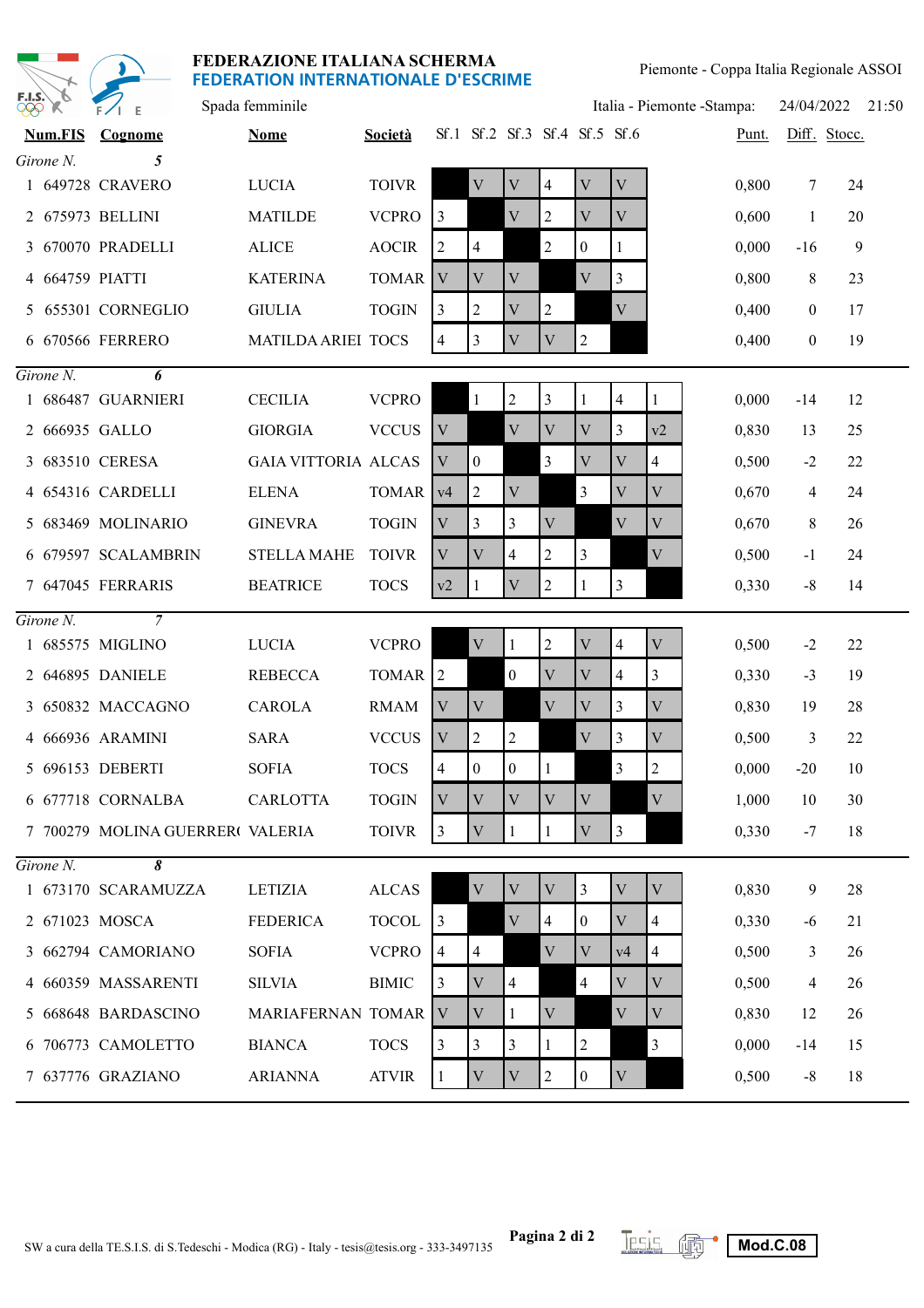

Piemonte - Coppa Italia Regionale ASSOLUT

| <u>I LULIVATIVIN INTENNATIVINALE D'EJS</u> |            |
|--------------------------------------------|------------|
| Classifica iniziale per ranking            | Spada femn |

| Italia - Piemonte - Coppa Italia Regionale AS |  |
|-----------------------------------------------|--|
| Stampa: 24/04/2022 21:50                      |  |

| Presenza          |       | <b>Classifica Cognome</b> | <b>Nome</b>                 | <b>Società</b> | Nasc.      | <b>N.Fis</b>    |
|-------------------|-------|---------------------------|-----------------------------|----------------|------------|-----------------|
| 1 S I             | 59    | DE PICCOLI                | <b>CHIARA</b>               | <b>TOMAR</b>   | 26/04/03   | 645752          |
| 2 S I             | 102   | <b>JAREK CAMPIOLI</b>     | MAGDALENA HEL AOCIR         |                | 27/05/89   | 702447          |
| 3 S I             | 113   | ZOGNO                     | <b>FEDERICA</b>             | <b>TOGIN</b>   | 16/03/06   | 674288          |
| 4 SI              | 114   | <b>DOGLIOTTI</b>          | <b>IRENE</b>                | <b>TOCS</b>    | 18/07/89   | 619212          |
| 5 S <sub>I</sub>  | 116   | <b>CRAVERO</b>            | <b>LUCIA</b>                | <b>TOIVR</b>   | 02/03/03   | 649728          |
| 6S1               | 117   | <b>GALLO</b>              | <b>GIORGIA</b>              | <b>VCCUS</b>   | 17/04/06   | 666935          |
| 7 S I             | 122   | <b>MACCAGNO</b>           | <b>CAROLA</b>               | <b>RMAM</b>    | 08/05/03   | 650832          |
| 8 SI              | 137   | <b>MASSARENTI</b>         | <b>SILVIA</b>               | <b>BIMIC</b>   | 25/11/04   | 660359          |
| 9 SI              | 143   | <b>BARDASCINO</b>         | MARIAFERNANDA TOMAR         |                | 26/06/06   | 668648          |
| 10S               | 152   | <b>CORNALBA</b>           | <b>CARLOTTA</b>             | <b>TOGIN</b>   | 09/01/03   | 677718          |
| 11S               | 162   | CARDELLI                  | <b>ELENA</b>                | <b>TOMAR</b>   | 20/06/03   | 654316          |
| 12 S I            | 169   | <b>BELLINI</b>            | <b>MATILDE</b>              | <b>VCPRO</b>   | 10/12/07   | 675973          |
| 13 S <sub>I</sub> | 196   | <b>ORSO</b>               | <b>ELEONORA</b>             | <b>VCPRO</b>   | 15/02/05   | 648740          |
| 14S               | 197   | <b>TORRICELLI</b>         | <b>ISABELLA</b>             | <b>NOPRO</b>   | 16/04/07   | 692028          |
| 15 S <sub>I</sub> | 213   | <b>MONTABONE</b>          | AMANDA MARINA TOMAR         |                | 23/04/04   | 655300          |
| 16S               | 216   | TAGLIABÒ                  | <b>FRANCESCA</b>            | <b>NOPRO</b>   | 22/10/98   | 631404          |
| 17S               | 220   | <b>GABOLA</b>             | <b>GIULIA IRMA ADE TOCS</b> |                | 22/11/03   | 658640          |
| 18S               | 245   | <b>GAUDINA</b>            | <b>GIORGIA</b>              | <b>TOIVR</b>   | 29/06/03   | 650662          |
| 19S               | 262   | <b>GALLERO</b>            | <b>ANITA</b>                | <b>TOIVR</b>   | 19/06/07   | 692946          |
| 20S               | 263   | <b>CUCCHIARA</b>          | <b>AURORA</b>               | <b>NOPRO</b>   | 28/01/06   | 665654          |
| $21$ SI           | 267   | <b>PIATTI</b>             | <b>KATERINA</b>             | <b>TOMAR</b>   | 18/05/06   | 664759          |
| 22 SI             | 268   | <b>DANIELE</b>            | <b>REBECCA</b>              | <b>TOMAR</b>   | 22/01/99   | 646895          |
| 23 SI             | 289   | <b>MOLINARIO</b>          | <b>GINEVRA</b>              | <b>TOGIN</b>   | 19/06/07   | 683469          |
| 24 SI             | 297   | <b>CAMORIANO</b>          | <b>SOFIA</b>                | <b>VCPRO</b>   | 24/07/05   | 662794          |
| 25 SI             | 316   | <b>SCARAMUZZA</b>         | <b>LETIZIA</b>              | <b>ALCAS</b>   | 21/07/03   | 673170          |
| 26S               | 318   | <b>ARAMINI</b>            | <b>SARA</b>                 | <b>VCCUS</b>   | 21/10/05   | 666936          |
| 27 SI             | 384   | CORNEGLIO                 | <b>GIULIA</b>               | <b>TOGIN</b>   | 21/05/04   | 655301          |
| 28 SI             | 409   | <b>CERESA</b>             | <b>GAIA VITTORIA</b>        | <b>ALCAS</b>   | 10/07/07   | 683510          |
| 29 SI             | 410   | <b>GRUPICO</b>            | <b>GIULIA</b>               | <b>TOGIN</b>   | 17/05/06   | 677613          |
| 30 SI             | 413   | <b>BARBERO</b>            | <b>GIADA</b>                | <b>ATVIR</b>   | 03/03/02   | 631305          |
| 31 SI             | 416   | <b>LAVEZZO</b>            | <b>GIORGIA</b>              | <b>TOIVR</b>   | 06/05/06   | 658118          |
| 32 SI             | 442   | <b>BENATO</b>             | <b>REBECCA</b>              | <b>TOIVR</b>   | 06/01/05   | 695191          |
| 33 SI             | 468   | <b>ELVO</b>               | <b>LUCREZIA</b>             | <b>VCPRO</b>   | 02/04/90   | 144467          |
| 34 SI             | 480   | ZANOTTI                   | <b>MADDALENA</b>            | <b>NOPRO</b>   | 02/11/06   | 696440          |
| 35 SI             | 492   | <b>BURIASCO</b>           | <b>CHIARA</b>               | <b>TOGIN</b>   | 22/12/07   | 685276          |
| 36 SI             | 493   | <b>GINEVRO</b>            | <b>CELESTE</b>              | <b>ALCAS</b>   | 24/03/05   | 677445          |
| 37 SI             | 540   | <b>LANFRANCO</b>          | <b>MANUELA</b>              | <b>TOMAR</b>   | 12/02/91   | 148592          |
| 38 SI             | 544   | <b>GUARNIERI</b>          | <b>CECILIA</b>              | <b>VCPRO</b>   | 29/09/05   | 686487          |
| 39 SI             | 590   | <b>FERRERO</b>            | <b>MATILDA ARIEL</b>        | <b>TOCS</b>    | 12/03/06   | 670566          |
| 40 SI             | 687   | <b>MIGLINO</b>            | <b>LUCIA</b>                | <b>VCPRO</b>   | 01/02/07   | 685575          |
| 41 SI             | 688   | <b>ANTOGNOLI</b>          | <b>ALESSANDRA</b>           | <b>TOMAR</b>   | 01/02/06   | 676171          |
| 42 SI             | 689   | <b>MOSCA</b>              | <b>FEDERICA</b>             | <b>TOCOL</b>   | 18/05/74   | 671023          |
| 43 SI             | 691   | <b>GRAZIANO</b>           | <b>ARIANNA</b>              | <b>ATVIR</b>   | 08/10/93   | 637776          |
| 44 SI             | 692   | MOLINA GUERRERO           | <b>VALERIA</b>              | <b>TOIVR</b>   | 20/04/07   | 700279          |
| 45 SI             | 821   | <b>FERRARIS</b>           | <b>BEATRICE</b>             | <b>TOCS</b>    | 09/07/02   | 647045          |
| 46S               | 9.999 | <b>BORROMEO</b>           | <b>MARGHERITA</b>           | <b>TOCS</b>    | 16/08/04   | 658619          |
| 47 SI             | 9.999 | <b>BROVARONE</b>          | <b>SILVIA</b>               | <b>BIMIC</b>   | 30/05/75   | 705064          |
| 48 SI             | 9.999 | <b>CAMOLETTO</b>          | <b>BIANCA</b>               | <b>TOCS</b>    | 19/07/07   | 706773          |
| 49 SI             | 9.999 | <b>CORNACCHIA</b>         | <b>MILA</b>                 | TOCH4          | 23/09/05   | 705570          |
|                   |       |                           | Pagina 1 di 2               |                | Tesis<br>Æ | <b>Mod.P.06</b> |

SW a cura della TE.S.I.S. di Saverio Tedeschi - Var.SS 115 n.23 - Modica (RG) - Italy - tesis@tesis.org - 333-3497135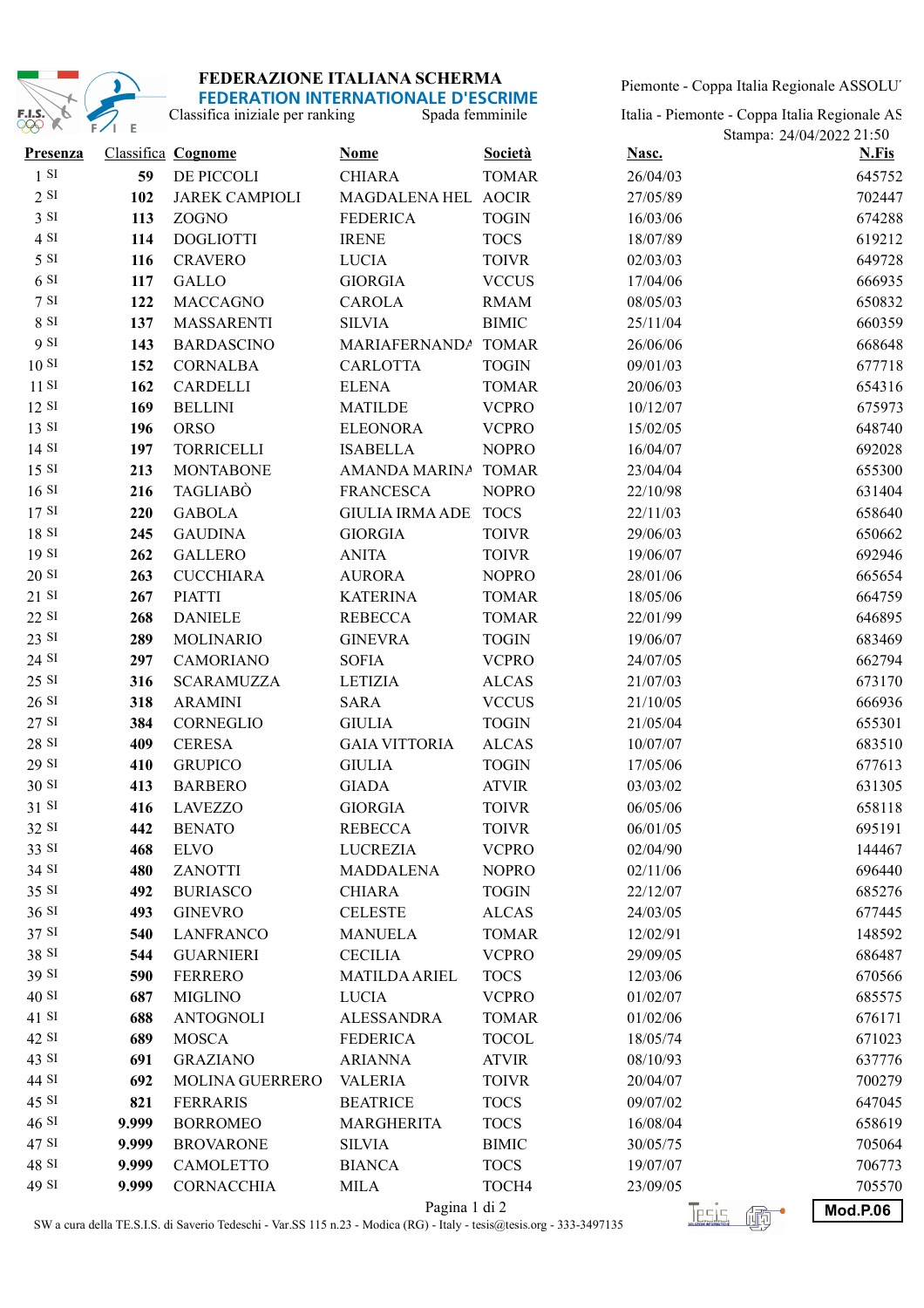

Spada femminile Classifica iniziale per ranking

Piemonte - Coppa Italia Regionale ASSOLUT

Italia - Piemonte - Coppa Italia Regionale AS

| $\mathcal{L} \mathcal{L} \mathcal{L} \mathcal{L} \mathcal{L} \mathcal{L} \mathcal{L} \mathcal{L} \mathcal{L} \mathcal{L} \mathcal{L} \mathcal{L} \mathcal{L} \mathcal{L} \mathcal{L} \mathcal{L} \mathcal{L} \mathcal{L} \mathcal{L} \mathcal{L} \mathcal{L} \mathcal{L} \mathcal{L} \mathcal{L} \mathcal{L} \mathcal{L} \mathcal{L} \mathcal{L} \mathcal{L} \mathcal{L} \mathcal{L} \mathcal{L} \mathcal{L} \mathcal{L} \mathcal{L} \mathcal{L} \mathcal{$ |                    |                    |              |          | Stampa: 24/04/2022 21:50 |  |  |  |
|-------------------------------------------------------------------------------------------------------------------------------------------------------------------------------------------------------------------------------------------------------------------------------------------------------------------------------------------------------------------------------------------------------------------------------------------------------------|--------------------|--------------------|--------------|----------|--------------------------|--|--|--|
|                                                                                                                                                                                                                                                                                                                                                                                                                                                             |                    | Nome               | Società      | Nasc.    | N.Fis                    |  |  |  |
| 9.999                                                                                                                                                                                                                                                                                                                                                                                                                                                       | <b>DEBERTI</b>     | <b>SOFIA</b>       | <b>TOCS</b>  | 25/09/07 | 696153                   |  |  |  |
| 9.999                                                                                                                                                                                                                                                                                                                                                                                                                                                       | <b>IMBRAGUGLIO</b> | <b>GIORGIA</b>     | TOCH4        | 20/05/06 | 705569                   |  |  |  |
| 9.999                                                                                                                                                                                                                                                                                                                                                                                                                                                       | <b>PRADELLI</b>    | <b>ALICE</b>       | <b>AOCIR</b> | 30/04/05 | 670070                   |  |  |  |
| 9.999                                                                                                                                                                                                                                                                                                                                                                                                                                                       | <b>SCALAMBRIN</b>  | <b>STELLA MAHE</b> | <b>TOIVR</b> | 01/07/05 | 679597                   |  |  |  |
| 9.999                                                                                                                                                                                                                                                                                                                                                                                                                                                       | <b>SCARAMUZZA</b>  | <b>AMELIA</b>      | <b>TOCS</b>  | 30/12/61 | 663255                   |  |  |  |
| 9.999                                                                                                                                                                                                                                                                                                                                                                                                                                                       | <b>ZUCCA</b>       | <b>GLORIA</b>      | <b>TOCS</b>  | 14/07/05 | 693844                   |  |  |  |
|                                                                                                                                                                                                                                                                                                                                                                                                                                                             |                    | Classifica Cognome |              |          |                          |  |  |  |